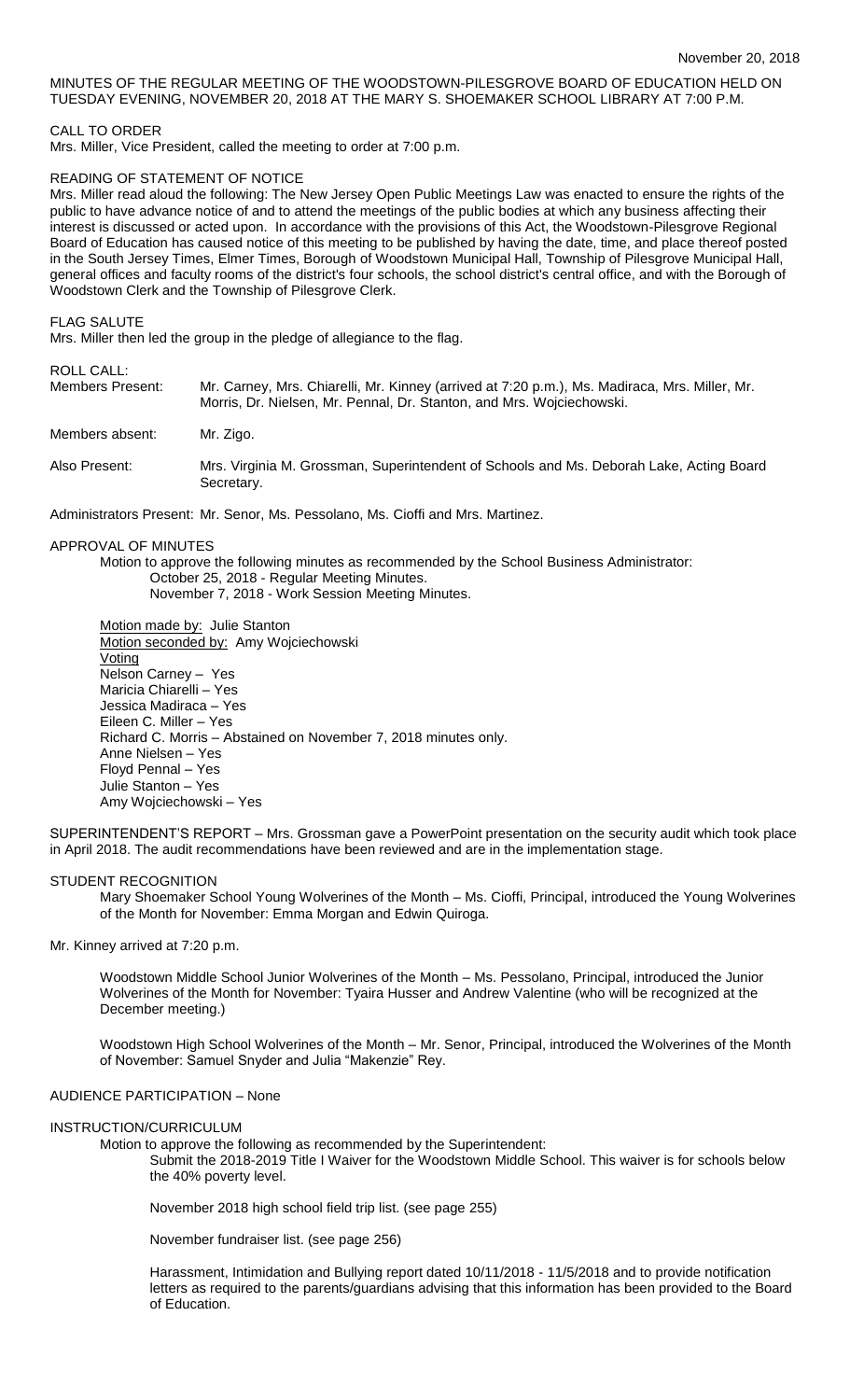Settlement agreement between the parents of student NJSMART #4971130297 and the Woodstown-Pilesgrove Board of Education.

Home instruction for student ID#475133638 due to medical reasons beginning 10/25/18 for approximately 90 days.

Tri-County Conference:

Tri-County Conference 2019-2020 proposed budget in the amount of \$1,475 per school.

2019-2020 ticket prices for all athletic events as follows:

\$3.00 for adults

\$2.00 for senior citizens and students

\$4.00 for adults at all West Jersey football league varsity football games.

Approval of the following schools to join the Tri-County Conference in 2020: Timber Creek High School Overbrook High School

Motion made by: Amy Wojciechowski Motion seconded by: Richard C. Morris Voting Nelson Carney – Yes Maricia Chiarelli – Yes Michael Kinney – Yes Jessica Madiraca – Yes Eileen C. Miller – Yes Richard C. Morris – Yes Anne Nielsen – Yes Floyd Pennal – Yes Julie Stanton – Yes Amy Wojciechowski – Yes

Motion to approve the following as recommended by the Superintendent (voting not applicable to sending district representatives):

Rowan University Internship in Health Teaching at Mary Shoemaker Elementary School, for Stephanie Williams, from 1/8/2019 to 4/15/2019.

Full-year Rowan University Clinical Practice Placement for Alexandria Balin with Kathryn Trebelhorn at the William Roper School from 1/22/2019 to 5/20/2019 and from 9/3/2019 to 12/18/2019.

Middle School November field trip list. (see page 257)

Shoemaker November field trip list. (see page 258)

Motion made by: Amy Wojciechowski Motion seconded by: Jessica Madiraca Voting Nelson Carney – Yes Maricia Chiarelli – Yes Jessica Madiraca – Yes Eileen C. Miller – Yes Anne Nielsen – Yes Floyd Pennal – Yes Julie Stanton – Yes Amy Wojciechowski – Yes

### ADMINISTRATION/PERSONNEL

Motion to approve the following as recommended by the Superintendent:

Job Descriptions

Revised Treasurer of School Moneys job description.

Secretary/Registrar job description.

Three (3) job descriptions for the Region 8 Program Administrator, Administrative Assistant and Counselor. The Woodstown-Pilesgrove Regional School District is working in coordination with the New Jersey Department of Education to provide oversight for the McKinney Vento 2018-2019 Competitive Supplement Grant Administration for Salem, Cape May and Cumberland County.

High School November volunteer list. (see page 259)

High School Athletics November volunteer list. (see page 260)

2018-2019 evaluation calendar for Virginia M. Grossman, Superintendent.

High School Athletics November extra duty list. (see page 261)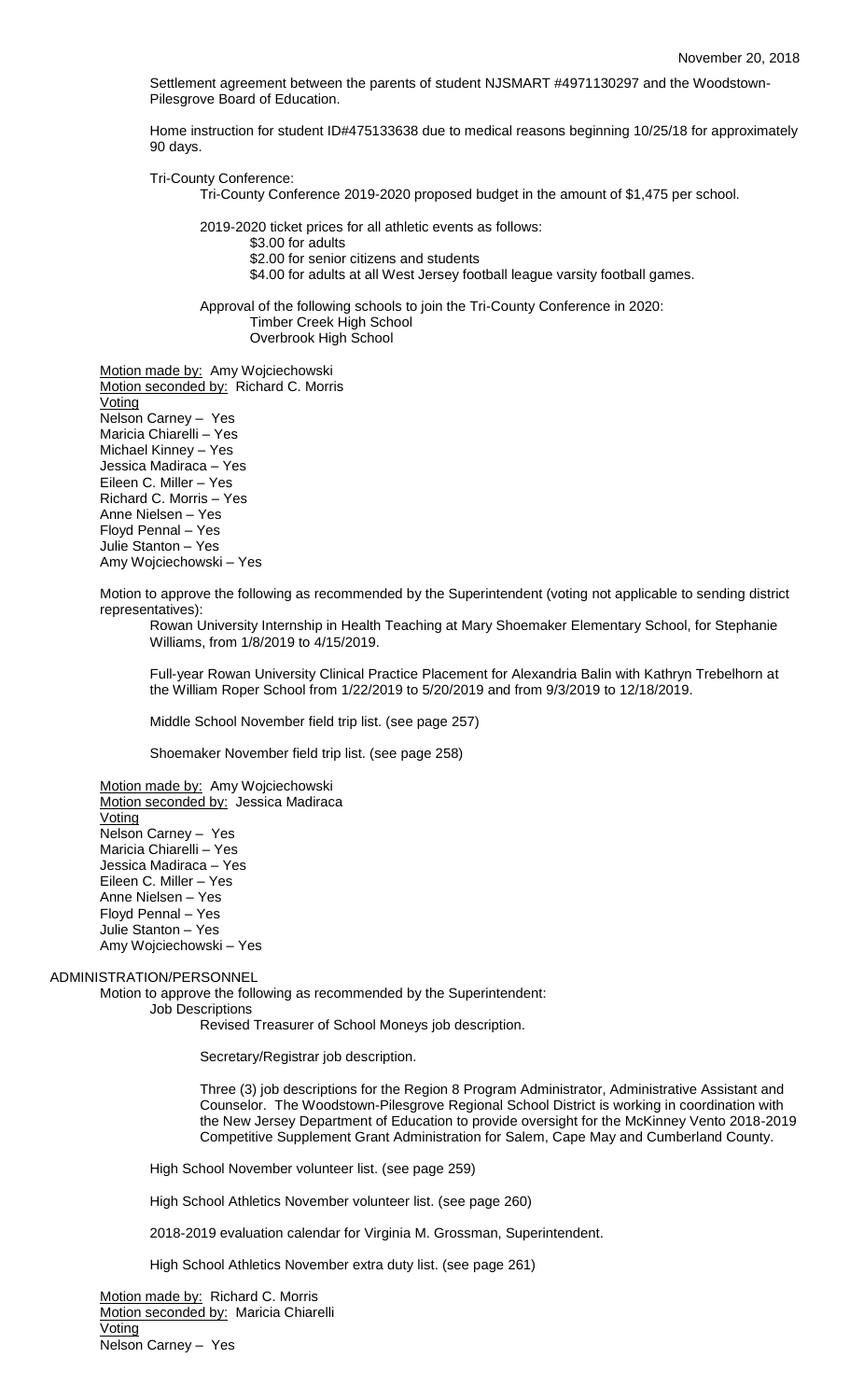Maricia Chiarelli – Yes Michael Kinney – Yes Jessica Madiraca – Yes Eileen C. Miller – Yes Richard C. Morris – Yes Anne Nielsen – Yes Floyd Pennal – Yes Julie Stanton – Yes Amy Wojciechowski – Yes

Motion to approve the following as recommended by the Superintendent (voting not applicable to sending district representatives):

Accept the resignation of Megan Kubat, Lego Club Facilitator, for the 2018-2019 school year.

Dana Wilson as Long-Term Substitute Pre-K Teacher for Sue Dyer, retroactive from 10/26/2018 through 12/21/2018. Salary - \$90 per day.

Erica Tait as a Long-Term Substitute Stellar Teacher for Jamie Morgan, retroactive from 10/26/2018 through 2/19/2019. Salary - BA, Step 1 (\$51,434 prorated to start date).

Middle School November extra duty list. (see page 262)

Middle School November volunteer list. (see page 263)

Mary Shoemaker Elementary School November volunteer list. (see page 264)

William Roper School November volunteer list. (see page 265)

Motion made by: Richard C. Morris Motion seconded by: Anne Nielsen Voting Nelson Carney – Yes Maricia Chiarelli – Yes Jessica Madiraca – Yes Eileen C. Miller – Yes Anne Nielsen – Yes Floyd Pennal – Yes Julie Stanton – Yes Amy Wojciechowski – Yes

### OPERATIONS/FINANCE

Motion to approve the following financial reports as recommended by the School Business Administrator: (see Board Minutes Financial Back-up Binder for details).

Pursuant to N.J.A.C. 6A:23A-16.10 (c)3, I certify that as of September 30, 2018, no budgetary line item account has obligations and payments (contractual orders) which in total exceed the amount appropriated by the Woodstown-Pilesgrove Regional Board of Education pursuant to N.J.S.A. 18A:22-8.1 and N.J.S.A. 18A:22-8.2 and no budgetary line item account has been over-expended in violation of N.J.A.C. 6:23- 16.10 (a)1.

# Board Secretary **Date**

\_\_\_\_\_\_\_\_\_\_\_\_\_\_\_\_\_\_\_\_\_\_\_\_\_\_\_\_\_ \_\_\_\_\_\_\_\_\_\_\_\_\_\_\_\_\_\_\_\_\_\_\_\_

The September 30, 2018, preliminary final Report of the Treasurer of School Funds for the 2018-2019 school year is in agreement with the September 30, 2018, preliminary Report of the Board Secretary, pending audit.

Pursuant to N.J.A.C. 6A:23A-16.10(c)4, that the Woodstown-Pilesgrove Regional Board of Education certifies that as of September 30, 2018, and after review of the Secretary's Monthly Financial Report and the Treasurer's Monthly Financial Report and upon consultation with the appropriate district officials, to the best of the Board's knowledge, no major account or fund has been over-expended in violation of N.J.A.C. 6A:23A-16.10(a)1 and that sufficient funds are available to meet the district's financial obligations for the remainder of the fiscal year.

EFT's for October 2018, additional hand check payments for October 2018, and payment list for the month of November 2018.

Transfer of funds as previously approved by the Superintendent pursuant to 18A:22-8.1 for the month of September 2018.

Additional financial reports as follows:

Student Activities and Athletics for the month of October 2018. Scholarships for the month of October 2018. Odyssey of the Mind for the month of October 2018. Cafeteria Report for the month of October 2018. Woodstown Community School for the month of October 2018.

Motion made by: Michael Kinney Motion seconded by: Jessica Madiraca Voting Nelson Carney – Yes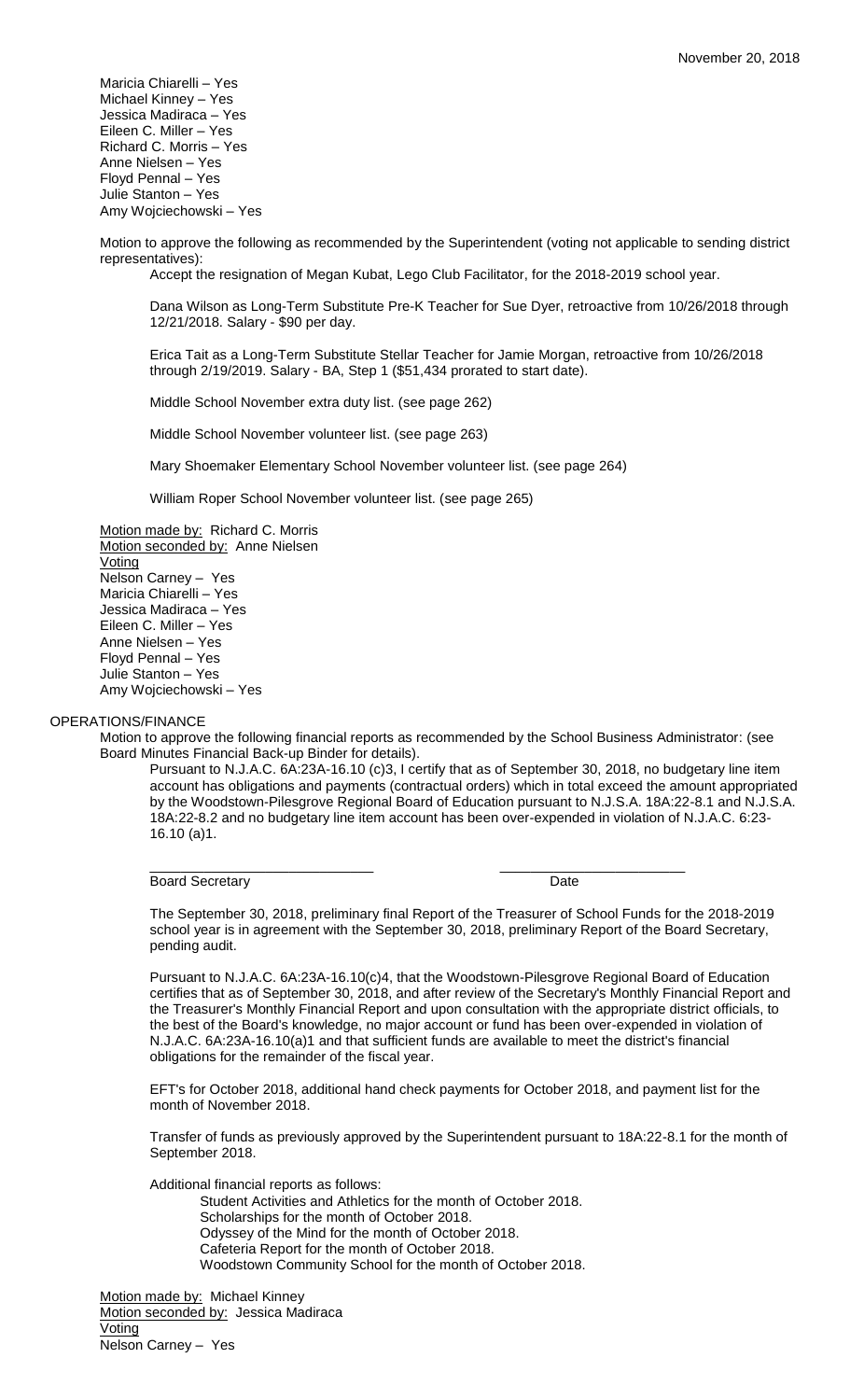Maricia Chiarelli – Yes Michael Kinney – Yes Jessica Madiraca – Yes Eileen C. Miller – Yes Richard C. Morris – Yes Anne Nielsen – Yes Floyd Pennal – Yes Julie Stanton – Yes Amy Wojciechowski – Yes

Motion to approve the following as recommended by the School Business Administrator:

Donation in the amount of \$100.00 from the WHS Class of 1968 to WHS Renaissance Club.

Petition the Department of Community Affairs ("DCA") for permission to use the competitive contracting process for custodial outsourcing.

Award of contract to J and H Radio in the amount of \$11,849.11 for RFP #WPRSD-PCS-2018-19-001 which was publicly advertised with proposals due October 23, 2018. J and H Radio proposal submitted is to supply, install and configure the Hytera RD622 Digital Repeater system. The system will be financed through a 36-month financing option provided in the J and H Radio proposal. The estimated system cost over the financing term is \$14,942.52. The listing of RFP's received is attached. (see page \_\_\_

Turn-Key Technologies, Inc., for wired and wireless network project which includes designing, installing, service and support for the district's network switches and wireless access in the amount of \$165,494.00, which qualifies for E2E reimbursement funding. USAC (E2E reimbursement) is reimbursing Woodstown for \$82,747.00, leaving \$82,747.00 remaining. The project cost after E2E reimbursement funding will be financed by a network infrastructure leasing agreement with CoreTech Leasing, Inc, (which was approved at the May, June and July BOE meetings) in the amount of \$82,747.00, over a 5-year period. The annual payment is \$18,597.56.

Joint transportation agreements with Pittsgrove Township School District for the 2018-2019 school year as follows:

Route ACAD-01 at \$120.96 (\$60.48 per student) per diem for students NJSMART #2764547157 & 6113560479 at a total route cost of \$21,772.80.

Route SC-CUMB at \$186.20 (\$93.10 per student) per diem for students NJ SMART #1416288941 & 2384482013 at a total route cost of \$33,516.00.

Contract with Gloucester County Special Services School District for route Y1324 at \$238.54 per diem, plus a 7% administrative fee, for the following students for the 2018-2019 School Year: (Note: This is a total per diem cost. This route may contain students from other districts and therefore is pro-rated accordingly.)

NJSMART #5704267725 NJSmart #3264856132 NJSmart #1931771629 NJSmart #5561404811 NJSmart #3363985909 NJSmart #4945982759

Motion made by: Michael Kinney Motion seconded by: Amy Wojciechowski **Voting** Nelson Carney – Yes Maricia Chiarelli – Yes Michael Kinney – Yes Jessica Madiraca – Yes Eileen C. Miller – Yes Richard C. Morris – Yes Anne Nielsen – Yes Floyd Pennal – Yes Julie Stanton – Yes Amy Wojciechowski – Yes

Motion to approve the following as recommended by the School Business Administrator (voting not applicable to sending district representatives):

Apply for and accept the funds for the Members 1st of NJ Federal Credit Union 2018 Teacher Mini Grant in the amount of \$100.00.

Motion made by: Michael Kinney Motion seconded by: Maricia Chiarelli Voting Nelson Carney – Yes Maricia Chiarelli – Yes Jessica Madiraca – Yes Eileen C. Miller – Yes Anne Nielsen – Yes Floyd Pennal – Yes Julie Stanton – Yes Amy Wojciechowski – Yes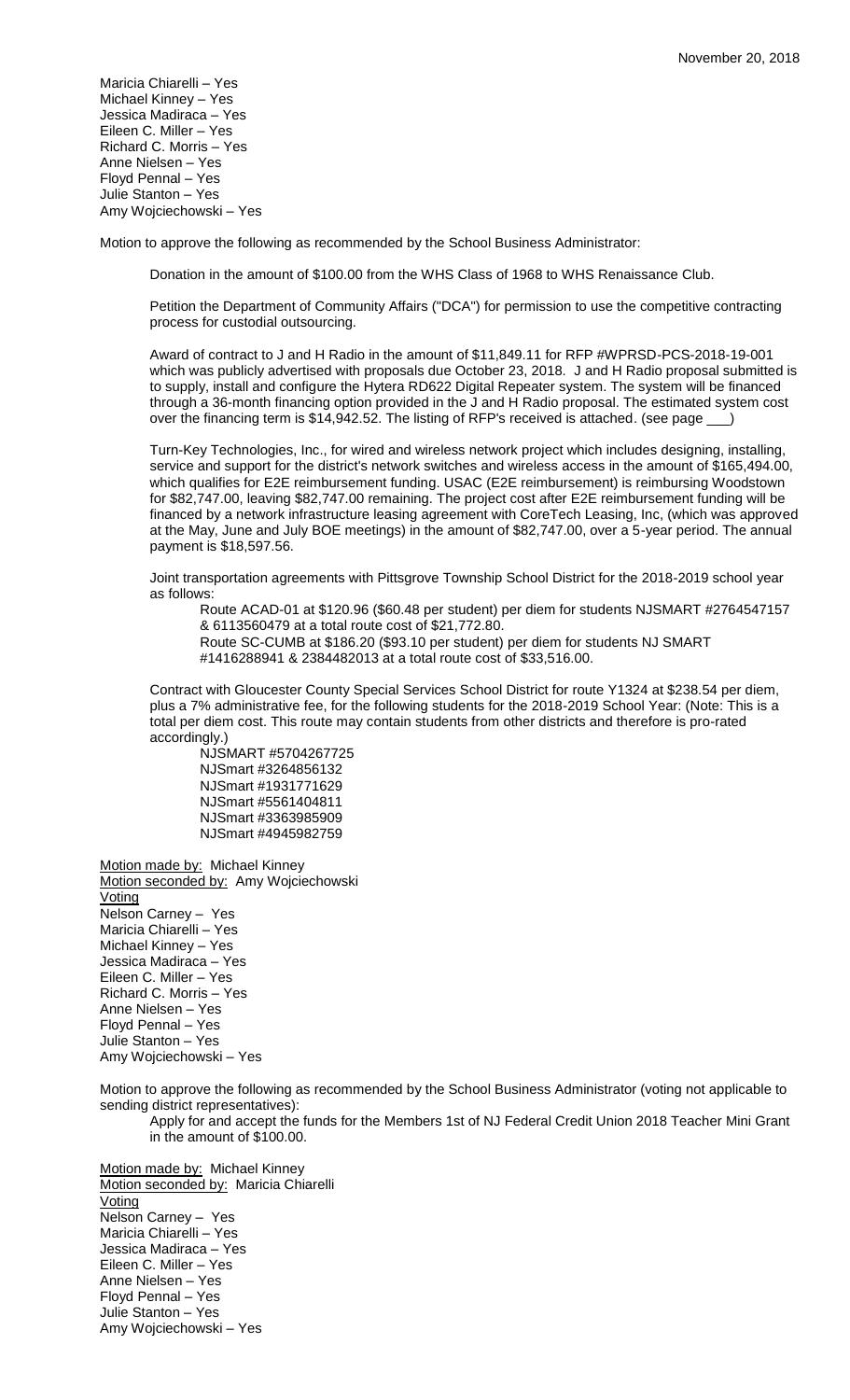Policy – None

### Old Business - None

### NEW BUSINESS ITEMS

Motion to accept the official election results from the November 6, 2018, general election as certified by the Salem County Clerk as follows:

Borough of Woodstown – One Seat, Three-Year Term: Maricia Chiarelli

Township of Pilesgrove – Two Seats, Three-Year Term: Floyd Pennal Jessica Madiraca

Motion made by: Eileen C. Miller Motion seconded by: Anne Nielsen **Voting** Nelson Carney – Yes Maricia Chiarelli – Abstained Michael Kinney – Yes Jessica Madiraca – Abstained Eileen C. Miller – Yes Richard C. Morris – Yes

Anne Nielsen – Yes Floyd Pennal – Abstained Julie Stanton – Yes Amy Wojciechowski – Yes

### REPORTS

School Business Administrator – In Mrs. Chin's absence, Mrs. Grossman shared the following: Food Service October performance was a profit of \$10,000; year-to-date profit is \$4,600.00.

Auditor presentation will be held in January 2019 due to NJDOE guidance changes.

Optional Health Plan Option – 4 employees have signed up; savings for both employee and employer.

Administrators monthly reports for November 2018.

Building Reports for the month of October as follows:

**Suspensions Enrollments** Fire/Security Drill

#### BOARD REPORTS

President -- Mrs. Miller shared the following with the Board Members:

The chain of command is very important. Always encourage the public to start with the teacher. It is not the Board's role to solve the problem, but to point the public in the right direction.

Ms. Terry Lewis from NJSBA will be here in January for Ethics Training.

November 28, 2018 is the Three R's for Success training.

SCSBA meeting will be held at Riverview on November 27<sup>th</sup>.

Mrs. Miller reminded the Board Members to please read emails and when asked for a reply, do not use the reply to all feature.

Mrs. Miller also requested all Board Members to contact Mrs. Grossman or Mrs. Miller in the event you miss a work session meeting so that you are prepared for the regular meeting.

# Sending Districts

Upper Pittsgrove Township -- Mr. Michael Kinney had nothing to report.

Alloway Township -- Mr. Richard Morris stated the district has three new Board members and they are looking to select a new Assistant Principal.

### Liaison Reports

NJSBA Delegate Report – Mrs. Miller spoke concerning the Path To Success Report which addresses consolidation between K-8 and K-12 districts. Mrs. Miller will provide Board Members with more information on how to stay informed on this topic and will also construct a letter for interested Board members to send to Trenton with their concerns of consolidation.

SACC Report – Mrs. Madiraca had nothing to report.

AG Advisory Council Report – Dr. Stanton indicated that January 16, 2019 is the next meeting.

PTO Report – Mrs. Chiarelli stated that Fun with Santa is coming up in December and elves are needed. Also, a Snowball dance is being organized for February.

W-P School Foundation Report – Mrs. Chiarelli stated that the Turkey Trot is Thanksgiving morning.